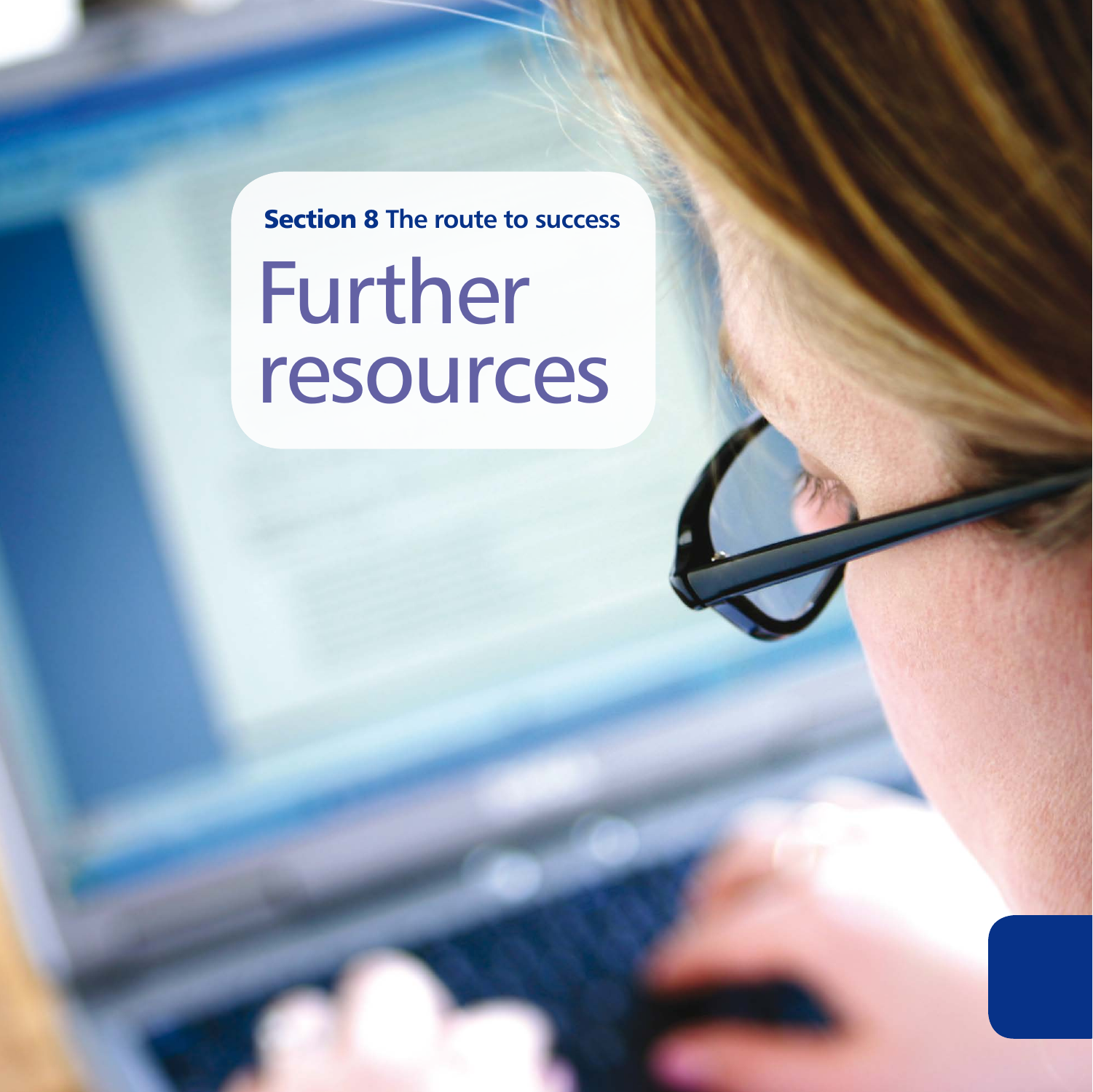

# **The National End of Life Care Intelligence Network**

The National End of Life Care Intelligence Network (NEoLCIN) is part of Public Health England, an executive agency of the Department of Health.

NEoLCIN aims to improve the collection and analysis of national data about end of life care for adults in England, providing knowledge and intelligence to drive improvements in the quality of end of life care services, supporting efficient use of resources and responding to the evidence collected on the wishes of dying people and their families.

A range of resources are available from the [NEoLCIN website](http://www.endoflifecare-intelligence.org.uk/home) including:

#### **[End of life care profiles](http://www.endoflifecare-intelligence.org.uk/end_of_life_care_profiles/)**

Data and statistics on end of life for each Clinical Commissioning Group (CCG) and local authority in England broken down by age, gender, place of death and cause of death. New reports will also present data for government office regions, strategic clinical networks and upper and lower tier local authorities.

#### **[Proportion of deaths](http://www.endoflifecare-intelligence.org.uk/data_sources/place_of_death)**

National statistics on 'number and proportion of deaths by place of occurrence (home, hospital, hospice, care home, usual place of residence). Data is reported quarterly by CCGs, local authority, strategic clinical networks and the Public Health England centre. Data is published six months after the end of each quarter.

#### **[Resources](http://www.endoflifecare-intelligence.org.uk/resources/)**

Data and analytical tools, reports, information on research, publications, e-alerts and links to other useful sources of information. What We Know Now - a collation of new information and evidence published annually.

#### **[Data sources](http://www.endoflifecare-intelligence.org.uk/data_sources/)**

A guide to key health, social care and related data sources in the field.

#### **[Advice and information](http://www.endoflifecare-intelligence.org.uk/advice_and_information)**

Signposting to advice and information for individuals, their relatives and carers.

#### **Information standards**

Information on the two national information standards for end of life care:

- [Palliative Care Co-ordination: core content](http://www.endoflifecare-intelligence.org.uk/national_information_standard/end_of_life_care_coordination/) (SCCI 1580)
- [Palliative Care Clinical Data Set](http://www.endoflifecare-intelligence.org.uk/national_information_standard/palliative_care_dataset/) (SCCI2036) (in development)

#### **Other**

[News](http://www.endoflifecare-intelligence.org.uk/news/) and [Events](http://www.endoflifecare-intelligence.org.uk/events/) – information about new publications and upcoming events. [Sign up](http://www.endoflifecare-intelligence.org.uk/contact/email_alerts)  [for e-alerts](http://www.endoflifecare-intelligence.org.uk/contact/email_alerts) to keep up to date with news and progress.

**[www.endoflifecare-intelligence.org.uk](http://www.endoflifecare-intelligence.org.uk)**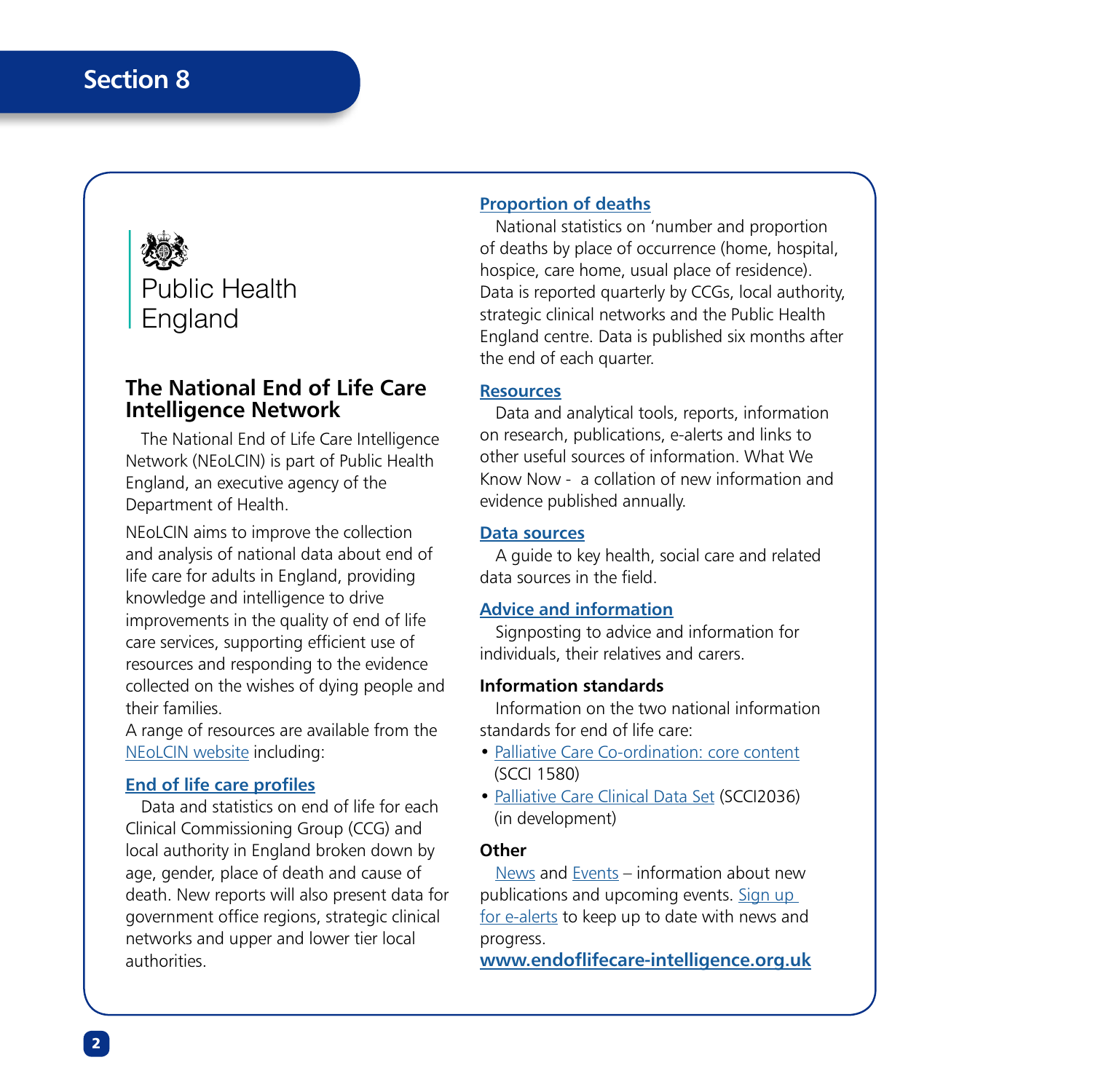

**AMBER care bundle for patients whose recovery is uncertain [www.ambercarebundle.org/homepage.](http://www.ambercarebundle.org/homepage.aspx) [aspx](http://www.ambercarebundle.org/homepage.aspx)**

**Caring for Carers [www.nhsiq.nhs.uk/media/2519527/caring\\_](http://www.nhsiq.nhs.uk/media/2519527/caring_for_carers_-_staff_booklet.pdf)** for carers - staff booklet.pdf

**Caring to the end [www.nhsiq.nhs.uk/media/2519532/caring\\_](http://www.nhsiq.nhs.uk/media/2519532/caring_to_the_end_-_carers_booklet.pdf)** to the end - carers booklet.pdf

**Capacity, care planning and advance care planning in life limiting illness [www.nhsiq.nhs.uk/media/2519342/](http://www.nhsiq.nhs.uk/media/2519342/capacity_care_planning_guide.pdf) [capacity\\_care\\_planning\\_guide.pdf](http://www.nhsiq.nhs.uk/media/2519342/capacity_care_planning_guide.pdf)**

**Electronic Palliative Care Coordination Systems (EPaCCS) [www.nhsiq.nhs.uk/improvement](http://www.nhsiq.nhs.uk/improvement-programmes/long-term-conditions-and-integrated-care/end-of-life-care/coordination-of-care.aspx)[programmes/long-term-conditions](http://www.nhsiq.nhs.uk/improvement-programmes/long-term-conditions-and-integrated-care/end-of-life-care/coordination-of-care.aspx)[and-integrated-care/end-of-life-care/](http://www.nhsiq.nhs.uk/improvement-programmes/long-term-conditions-and-integrated-care/end-of-life-care/coordination-of-care.aspx) [coordination-of-care.aspx](http://www.nhsiq.nhs.uk/improvement-programmes/long-term-conditions-and-integrated-care/end-of-life-care/coordination-of-care.aspx)**

**End of Life Care in Advanced Kidney Disease: A Framework for Implementation [www.nhsiq.nhs.uk/11739.aspx](http://www.nhsiq.nhs.uk/11739.aspx)**

**Guidance for staff responsible for care after death (last offices) [www.nhsiq.nhs.uk/media/2426968/care\\_](http://www.nhsiq.nhs.uk/media/2426968/care_after_death___guidance.pdf) [after\\_death\\_\\_\\_guidance.pdf](http://www.nhsiq.nhs.uk/media/2426968/care_after_death___guidance.pdf)**

**Improvement Leaders' Guides [www.nhsiq.nhs.uk/capacity-capability/](http://www.nhsiq.nhs.uk/capacity-capability/advancing-change/publications.aspx) [advancing-change/publications.aspx](http://www.nhsiq.nhs.uk/capacity-capability/advancing-change/publications.aspx)**

**Intelligence Handbook [www.nhsiq.nhs.uk/capacity](http://www.nhsiq.nhs.uk/capacity-capability/knowledge-and-intelligence/iq-handbooks/intelligence-handbook.aspx)[capability/knowledge-and](http://www.nhsiq.nhs.uk/capacity-capability/knowledge-and-intelligence/iq-handbooks/intelligence-handbook.aspx)[intelligence/iq-handbooks/](http://www.nhsiq.nhs.uk/capacity-capability/knowledge-and-intelligence/iq-handbooks/intelligence-handbook.aspx) [intelligence-handbook.aspx](http://www.nhsiq.nhs.uk/capacity-capability/knowledge-and-intelligence/iq-handbooks/intelligence-handbook.aspx)**

**Learning Handbook [www.nhsiq.nhs.uk/capacity](http://www.nhsiq.nhs.uk/capacity-capability/knowledge-and-intelligence/iq-handbooks/learning-handbook.aspx)[capability/knowledge-and](http://www.nhsiq.nhs.uk/capacity-capability/knowledge-and-intelligence/iq-handbooks/learning-handbook.aspx)[intelligence/iq-handbooks/learning](http://www.nhsiq.nhs.uk/capacity-capability/knowledge-and-intelligence/iq-handbooks/learning-handbook.aspx)[handbook.aspx](http://www.nhsiq.nhs.uk/capacity-capability/knowledge-and-intelligence/iq-handbooks/learning-handbook.aspx)**

#### **Long Term Conditions House of Care Framework**

**[www.nhsiq.nhs.uk/improvement](http://www.nhsiq.nhs.uk/improvement-programmes/long-term-conditions-and-integrated-care/long-term-conditions-improvement-programme/house-of-care-toolkit.aspx)[programmes/long-term-conditions](http://www.nhsiq.nhs.uk/improvement-programmes/long-term-conditions-and-integrated-care/long-term-conditions-improvement-programme/house-of-care-toolkit.aspx)[and-integrated-care/long-term](http://www.nhsiq.nhs.uk/improvement-programmes/long-term-conditions-and-integrated-care/long-term-conditions-improvement-programme/house-of-care-toolkit.aspx)[conditions-improvement-programme/](http://www.nhsiq.nhs.uk/improvement-programmes/long-term-conditions-and-integrated-care/long-term-conditions-improvement-programme/house-of-care-toolkit.aspx) [house-of-care-toolkit.aspx](http://www.nhsiq.nhs.uk/improvement-programmes/long-term-conditions-and-integrated-care/long-term-conditions-improvement-programme/house-of-care-toolkit.aspx)**

**Route to success series**

**[www.nhsiq.nhs.uk/improvement](http://www.nhsiq.nhs.uk/improvement-programmes/long-term-conditions-and-integrated-care/end-of-life-care/acute-hospital-care/improvement-tools-and-resources/route-to-success-series.aspx)[programmes/long-term-conditions](http://www.nhsiq.nhs.uk/improvement-programmes/long-term-conditions-and-integrated-care/end-of-life-care/acute-hospital-care/improvement-tools-and-resources/route-to-success-series.aspx)[and-integrated-care/end-of-life-care/](http://www.nhsiq.nhs.uk/improvement-programmes/long-term-conditions-and-integrated-care/end-of-life-care/acute-hospital-care/improvement-tools-and-resources/route-to-success-series.aspx) [acute-hospital-care/improvement](http://www.nhsiq.nhs.uk/improvement-programmes/long-term-conditions-and-integrated-care/end-of-life-care/acute-hospital-care/improvement-tools-and-resources/route-to-success-series.aspx)[tools-and-resources/route-to-success](http://www.nhsiq.nhs.uk/improvement-programmes/long-term-conditions-and-integrated-care/end-of-life-care/acute-hospital-care/improvement-tools-and-resources/route-to-success-series.aspx)[series.aspx](http://www.nhsiq.nhs.uk/improvement-programmes/long-term-conditions-and-integrated-care/end-of-life-care/acute-hospital-care/improvement-tools-and-resources/route-to-success-series.aspx)**

**The Edge <http://theedge.nhsiq.nhs.uk/>**

**Advance decisions to refuse treatment [www.nhsiq.nhs.uk/resource-search/](http://www.nhsiq.nhs.uk/resource-search/publications/eolc-adrt.aspx) [publications/eolc-ardt.aspx](http://www.nhsiq.nhs.uk/resource-search/publications/eolc-adrt.aspx)**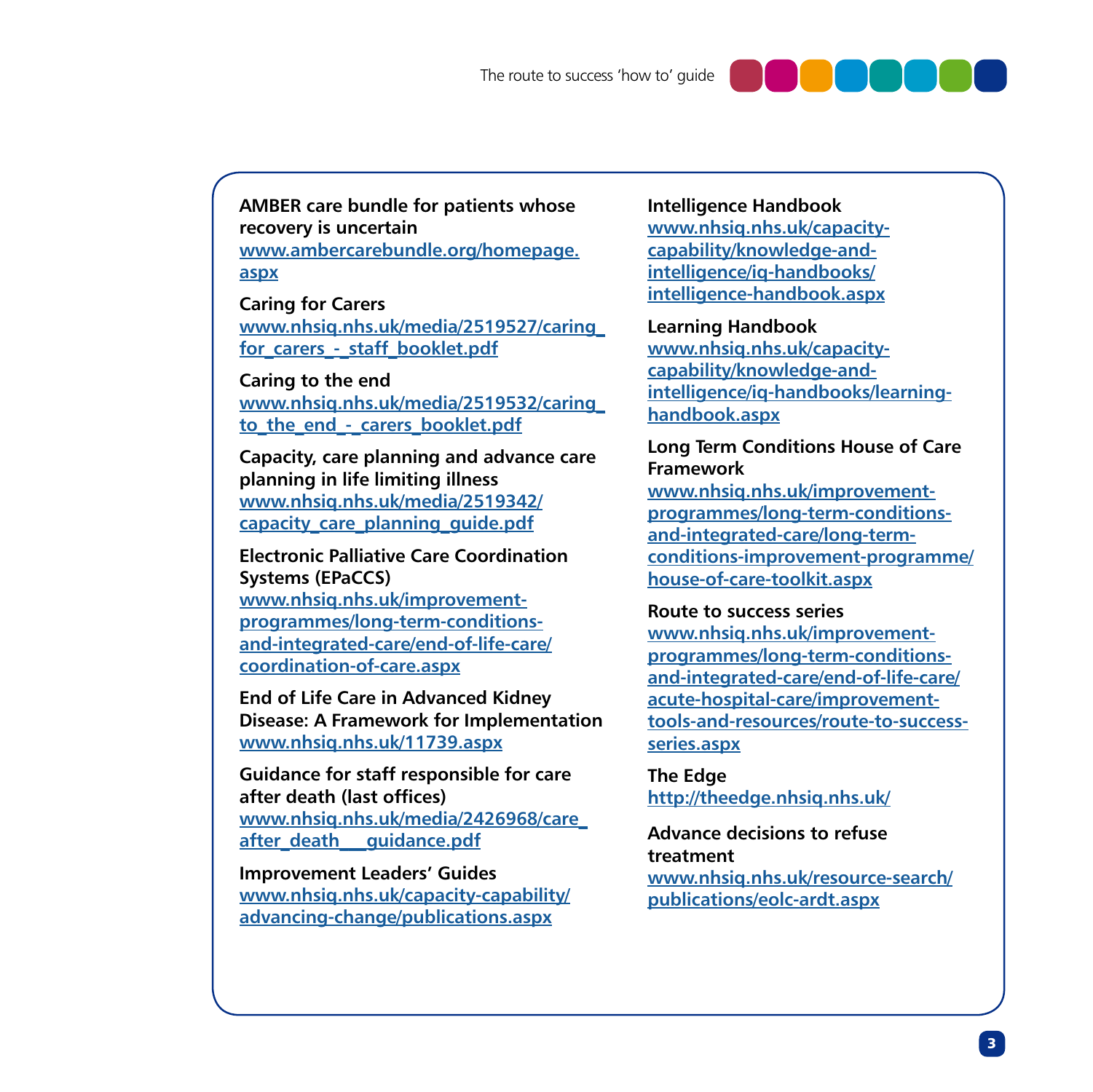# **Section 8**

# **Heart failure: A framework for implementation**

**[www.nhsiq.nhs.uk/media/2574509/end](http://www.nhsiq.nhs.uk/media/2574509/end-of-life-care-in-heart-failure-framework-for-implementation.pdf)[of-life-care-in-heart-failure-framework-for](http://www.nhsiq.nhs.uk/media/2574509/end-of-life-care-in-heart-failure-framework-for-implementation.pdf)[implementation.pdf](http://www.nhsiq.nhs.uk/media/2574509/end-of-life-care-in-heart-failure-framework-for-implementation.pdf)**

#### **Learning disabilities [www.nhsiq.nhs.uk/resource-search/](http://www.nhsiq.nhs.uk/resource-search/publications/eolc-rts-learning-disabilities.aspx) [publications/eolc-rts-learning-disabilities.](http://www.nhsiq.nhs.uk/resource-search/publications/eolc-rts-learning-disabilities.aspx)**

**[aspx](http://www.nhsiq.nhs.uk/resource-search/publications/eolc-rts-learning-disabilities.aspx)**

# **Every Moment Counts: A narrative for person centred coordinated care for people near the end of life**

**[www.nationalvoices.org.uk/every](http://www.nationalvoices.org.uk/every-moment-counts-new-vision-coordinated-care-people-near-end-life-calls-brave-conversations)[moment-counts-new-vision-coordinated](http://www.nationalvoices.org.uk/every-moment-counts-new-vision-coordinated-care-people-near-end-life-calls-brave-conversations)[care-people-near-end-life-calls-brave](http://www.nationalvoices.org.uk/every-moment-counts-new-vision-coordinated-care-people-near-end-life-calls-brave-conversations)[conversations](http://www.nationalvoices.org.uk/every-moment-counts-new-vision-coordinated-care-people-near-end-life-calls-brave-conversations)**

# **Royal College of General Practitioners Palliative and End of Life care Toolkit**

The toolkit may be used by any general practice in the UK. The resources it provides can be used by healthcare professionals, informal carers, patients, and those close to someone nearing the end of life.

#### **[www.rcgp.org.uk/clinical-and-research/](http://www.rcgp.org.uk/clinical-and-research/toolkits/palliative-and-end-of-life-care-toolkit.aspx) [toolkits/palliative-and-end-of-life-care](http://www.rcgp.org.uk/clinical-and-research/toolkits/palliative-and-end-of-life-care-toolkit.aspx)[toolkit.aspx](http://www.rcgp.org.uk/clinical-and-research/toolkits/palliative-and-end-of-life-care-toolkit.aspx)**

#### **General Medical Council Treatment and care towards the end of life: good practice in decision making**

This guidance provides a framework for good practice when providing treatment and care for patients who are reaching the end of their lives. There are links to a range of resources that provide help and advice about different

aspects of end of life care for doctors, patients, relatives and carers.

**[www.gmc-uk.org/guidance/ethical\\_](http://www.gmc-uk.org/guidance/ethical_guidance/end_of_life_care.asp) [guidance/end\\_of\\_life\\_care.asp](http://www.gmc-uk.org/guidance/ethical_guidance/end_of_life_care.asp)**

**NHS North East Clinical Networks Deciding right initiative – making advance decisions about care and treatment [www.nescn.nhs.uk/common-themes/](http://www.nescn.nhs.uk/common-themes/deciding-right/) [deciding-right/](http://www.nescn.nhs.uk/common-themes/deciding-right/)**

**Deciding right app to support doctors decision making with patients nearing the end of life [https://itunes.apple.com/gb/app/deciding](https://itunes.apple.com/gb/app/deciding-right/id918441387?mt=8)[right/id918441387?mt=8](https://itunes.apple.com/gb/app/deciding-right/id918441387?mt=8)**

**Together for short lives [www.togetherforshortlives.org.uk](http://www.togetherforshortlives.org.uk/)**

#### **Resources for professionals [www.togetherforshortlives.org.uk/](http://www.togetherforshortlives.org.uk/professionals/resources) [professionals/resources](http://www.togetherforshortlives.org.uk/professionals/resources)**

#### **Resources for families [www.togetherforshortlives.org.uk/](http://www.togetherforshortlives.org.uk/families/information_for_families) [families/information\\_for\\_families](http://www.togetherforshortlives.org.uk/families/information_for_families)**

# **Difficult Conversations for Young Adults**

A free resource designed to help families and professionals approach conversations with young adults about their end of life plans. **[www.togetherforshortlives.org.uk/](http://www.togetherforshortlives.org.uk/professionals/resources/7837_difficult_conversations_for_young_adults) [professionals/resources/7837\\_difficult\\_](http://www.togetherforshortlives.org.uk/professionals/resources/7837_difficult_conversations_for_young_adults) [conversations\\_for\\_young\\_adults](http://www.togetherforshortlives.org.uk/professionals/resources/7837_difficult_conversations_for_young_adults)**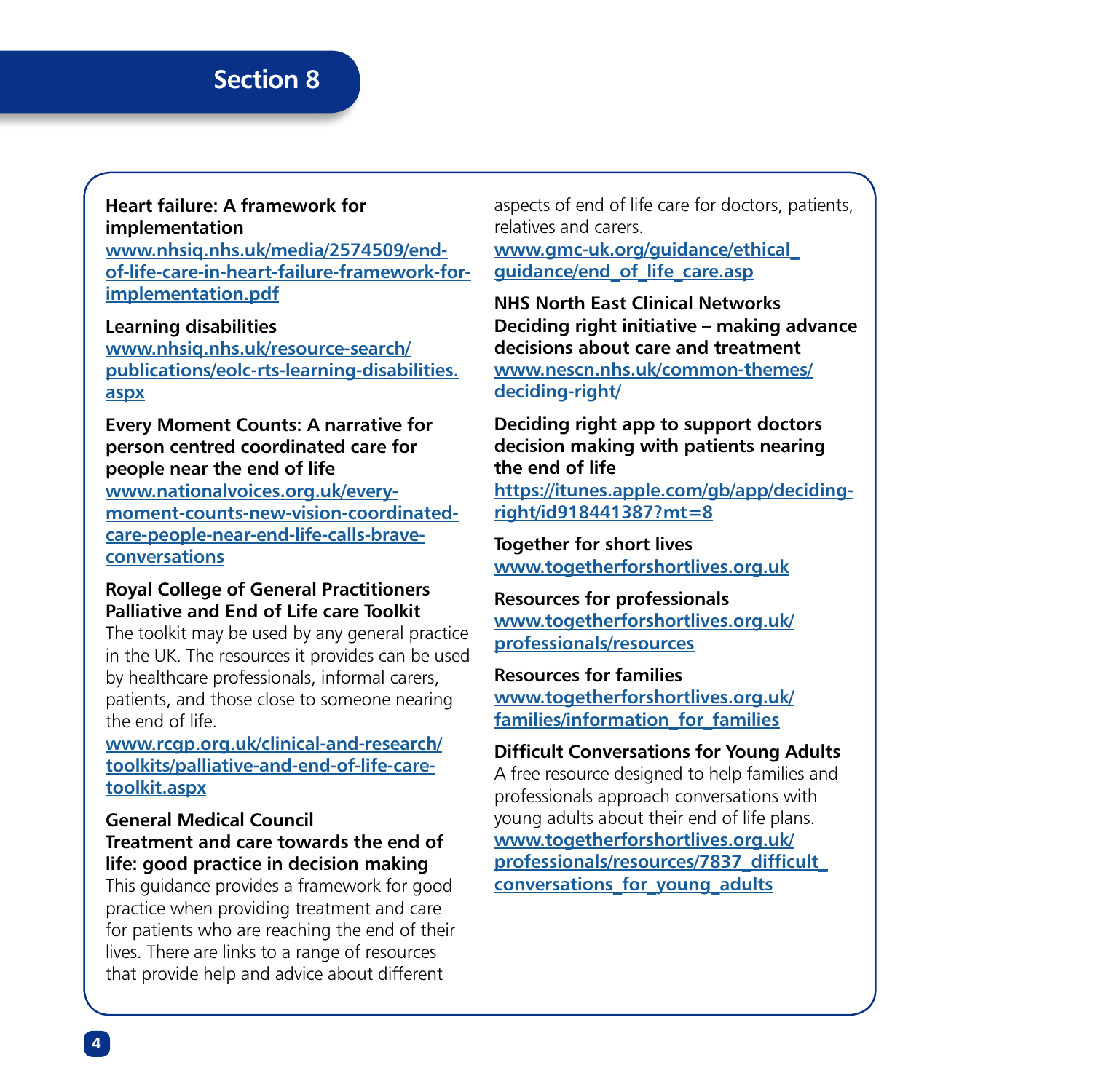

# **Child Bereavement UK**

Supports families and educates professionals when a baby or child of any age dies or is dying, or when a child is facing bereavement. They provide training to professionals, helping them to better understand and meet the needs of grieving families.

**[www.childbereavementuk.org](http://www.childbereavementuk.org)**

#### **NHS England – Transforming participation in health and Care (2013)**

Provides practical guidance on how to improve individual and public participation in all stages of commissioning.

#### **[www.england.nhs.uk/wp-content/](http://www.england.nhs.uk/wp-content/uploads/2013/09/trans-part-hc-guid1.pdf) [uploads/2013/09/trans-part-hc-guid1.pdf](http://www.england.nhs.uk/wp-content/uploads/2013/09/trans-part-hc-guid1.pdf)**

#### **Smart Guides to Engagement series**

Written by experts to provide straightforward advice on all aspects of patient and public engagement in an easily digested format. **[www.networks.nhs.uk/nhs-networks/](http://www.networks.nhs.uk/nhs-networks/smart-guides) [smart-guides](http://www.networks.nhs.uk/nhs-networks/smart-guides)**

#### **The National Council for Palliative Care**

The National Council for Palliative Care (NCPC) is the umbrella charity for all those involved in palliative, end of life and hospice care in England, Wales and Northern Ireland. It believes that everyone approaching the end of life has the right to the highest quality care and support, wherever they live, and whatever their condition. It works with government, health and social care staff and people with personal experience to improve end of life care for all. NCPC leads the Dying Matters coalition. **[www.ncpc.org.uk](http://www.ncpc.org.uk)**

#### Free downloads – **[www.ncpc.org.uk/freedownloads](http://www.ncpc.org.uk/freedownloads)**

# **About Dying Matters**

Dying Matters is a coalition of 30,000 members across England and Wales which aims to help people talk more openly about dying, death and bereavement, and to make plans for the end of life.

- **[www.dyingmatters.org](http://www.dyingmatters.org)**
- **[www.dyingmatters.org/page/dying](http://www.dyingmatters.org/page/dying-matters-leaflets)[matters-leaflets](http://www.dyingmatters.org/page/dying-matters-leaflets)**
- **[www.dyingmatters.org/overview/](http://www.dyingmatters.org/overview/resources) [resources](http://www.dyingmatters.org/overview/resources)**
- **[www.dyingmatters.org/page/dying](http://www.dyingmatters.org/page/dying-matters-films)[matters-films](http://www.dyingmatters.org/page/dying-matters-films)**

#### **Find Me Help**

Find Me Help is the UK's largest directory of services for people in the last years of life, their families, carers and friends. There are currently listings for organisations providing services. Find Me Help is the product of a partnership between a large number of organisations and individuals led by Dying Matters. **[www.findmehelp.org.uk](http://www.findmehelp.org.uk)**

**A Guide to involving patients, carers and the public in palliative care and end of life care services (NHS National Centre for Involvement and NCPC)**

**[www.ncpc.org.uk/sites/default/files/](http://www.ncpc.org.uk/sites/default/files/InvolvingPatientsCarersAndThePublicInPalliativeCareAndEndOfLifeCareServices.pdf) [InvolvingPatientsCarersAndThePublicIn](http://www.ncpc.org.uk/sites/default/files/InvolvingPatientsCarersAndThePublicInPalliativeCareAndEndOfLifeCareServices.pdf) [PalliativeCareAndEndOfLifeCareServices.pdf](http://www.ncpc.org.uk/sites/default/files/InvolvingPatientsCarersAndThePublicInPalliativeCareAndEndOfLifeCareServices.pdf)**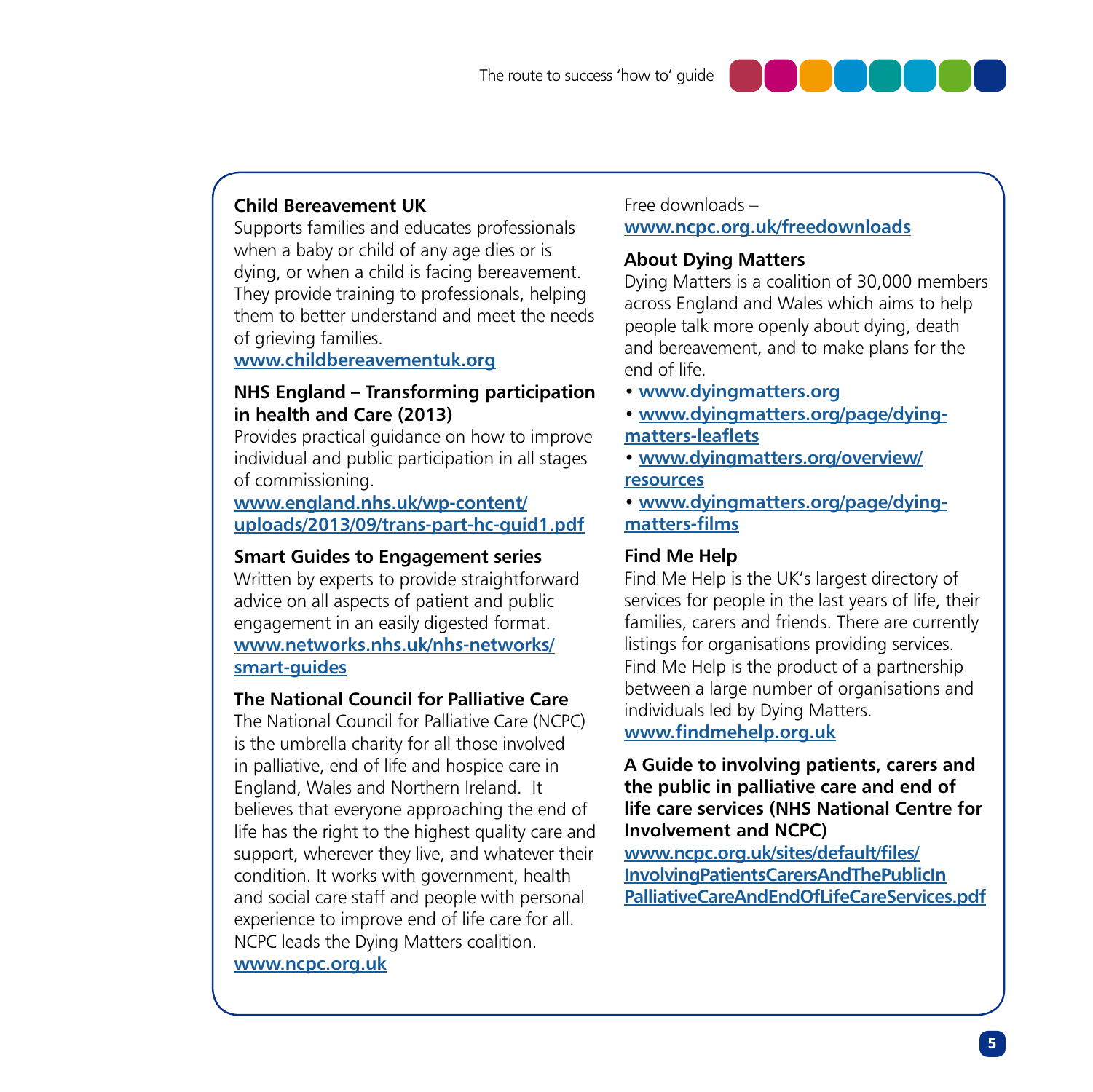# **How would I know? What can I do? How to help someone with dementia who is in pain or distress**

This leaflet aims to help anyone looking after someone with dementia to understand and help alleviate any pain or distress they might be suffering. It gives tips on things to look out for, including patterns or changes in behaviour that may indicate when someone is experiencing discomfort. It includes advice for relieving pain and distress, including ways to spot problems before they become serious.

**[http://ncpc.org.uk/publication/how-would-](http://ncpc.org.uk/publication/how-would-I-know)[I-know](http://ncpc.org.uk/publication/how-would-I-know)**

#### **Rising to the Prime Minister's Challenge on Dementia – A spotlight on end of life care**

The Prime Minister's Dementia Challenge, launched in March 2012, offers a major opportunity to improve end of life care for people with dementia. This short briefing highlights key points for attention. **[http://www.ncpc.org.uk/sites/default/](http://www.ncpc.org.uk/sites/default/files/DementiaChallenge_Pages%20in%20Order.pdf) [files/DementiaChallenge\\_Pages%20in%20](http://www.ncpc.org.uk/sites/default/files/DementiaChallenge_Pages%20in%20Order.pdf) [Order.pdf](http://www.ncpc.org.uk/sites/default/files/DementiaChallenge_Pages%20in%20Order.pdf)**

# **Difficult Conversations**

NCPC's Difficult Conversations series looks at a range of conditions, and aims to help anyone, paid or unpaid, caring for someone with those conditions to open up conversations about end of life wishes and preferences, in order to enhance quality of life.

**[http://ncpc.org.uk/difficult\\_conversations](http://ncpc.org.uk/difficult_conversations)**

**Advance Care Planning e-learning toolkit [www.learnzone.org.uk/advancecareplanning](http://www.LearnZone.org.uk/advancecareplanning)** **What's Important To Me: A Review of Choice in End of Life Care [http://ncpc.org.uk/sites/default/files/](http://ncpc.org.uk/sites/default/files/CHOICE%20REVIEW_FINAL%20for%20web.pdf) [CHOICE%20REVIEW\\_FINAL%20for%20](http://ncpc.org.uk/sites/default/files/CHOICE%20REVIEW_FINAL%20for%20web.pdf) [web.pdf](http://ncpc.org.uk/sites/default/files/CHOICE%20REVIEW_FINAL%20for%20web.pdf)**

**Skills for Care – Working together to improve end of life care [www.skillsforcare.org.uk/Skills/End-of-life](http://www.skillsforcare.org.uk/Skills/End-of-life-care/Working-together-to-improve-end-of-life-care.aspx)[care/Working-together-to-improve-end](http://www.skillsforcare.org.uk/Skills/End-of-life-care/Working-together-to-improve-end-of-life-care.aspx)[of-life-care.aspx](http://www.skillsforcare.org.uk/Skills/End-of-life-care/Working-together-to-improve-end-of-life-care.aspx)**

**Implantable cardioverter defibrillators in patients who are reaching the end of life [http://www.ncpc.org.uk/publication/](http://www.ncpc.org.uk/publication/implantable-cardioverter-defibrillators-patients-who-are-reaching-end-life) [implantable-cardioverter-defibrillators](http://www.ncpc.org.uk/publication/implantable-cardioverter-defibrillators-patients-who-are-reaching-end-life)[patients-who-are-reaching-end-life](http://www.ncpc.org.uk/publication/implantable-cardioverter-defibrillators-patients-who-are-reaching-end-life)**

#### **Macmillan**

**http://be.macmillan.org.uk/be/default.aspx**

# **Your Life and Your Choices: Plan Ahead (England and Wales) MAC 13616**

This booklet is for the public, it explains how a person can plan ahead for their future care. Copies can be ordered free from Macmillan by calling 0808 808 0000 or by going to **[http://](http://be.macmillan.org.uk/be/p-20337-your-life-and-your-choices-plan-ahead-england-and-wales.aspx) [be.macmillan.org.uk/be/p-20337-your-life](http://be.macmillan.org.uk/be/p-20337-your-life-and-your-choices-plan-ahead-england-and-wales.aspx)[and-your-choices-plan-ahead-england](http://be.macmillan.org.uk/be/p-20337-your-life-and-your-choices-plan-ahead-england-and-wales.aspx)[and-wales.aspx](http://be.macmillan.org.uk/be/p-20337-your-life-and-your-choices-plan-ahead-england-and-wales.aspx)**

# **End of life: a guide MAC 14313**

This booklet is for the public, it explains what happens at the end of life and how to plan for it. Copies can be ordered free from Macmillan by calling 0808 808 0000 or by going to **[http://be.macmillan.org.uk/be/p-20885](http://be.macmillan.org.uk/be/p-20885-end-of-life-a-guide.aspx) [end-of-life-a-guide.aspx](http://be.macmillan.org.uk/be/p-20885-end-of-life-a-guide.aspx)**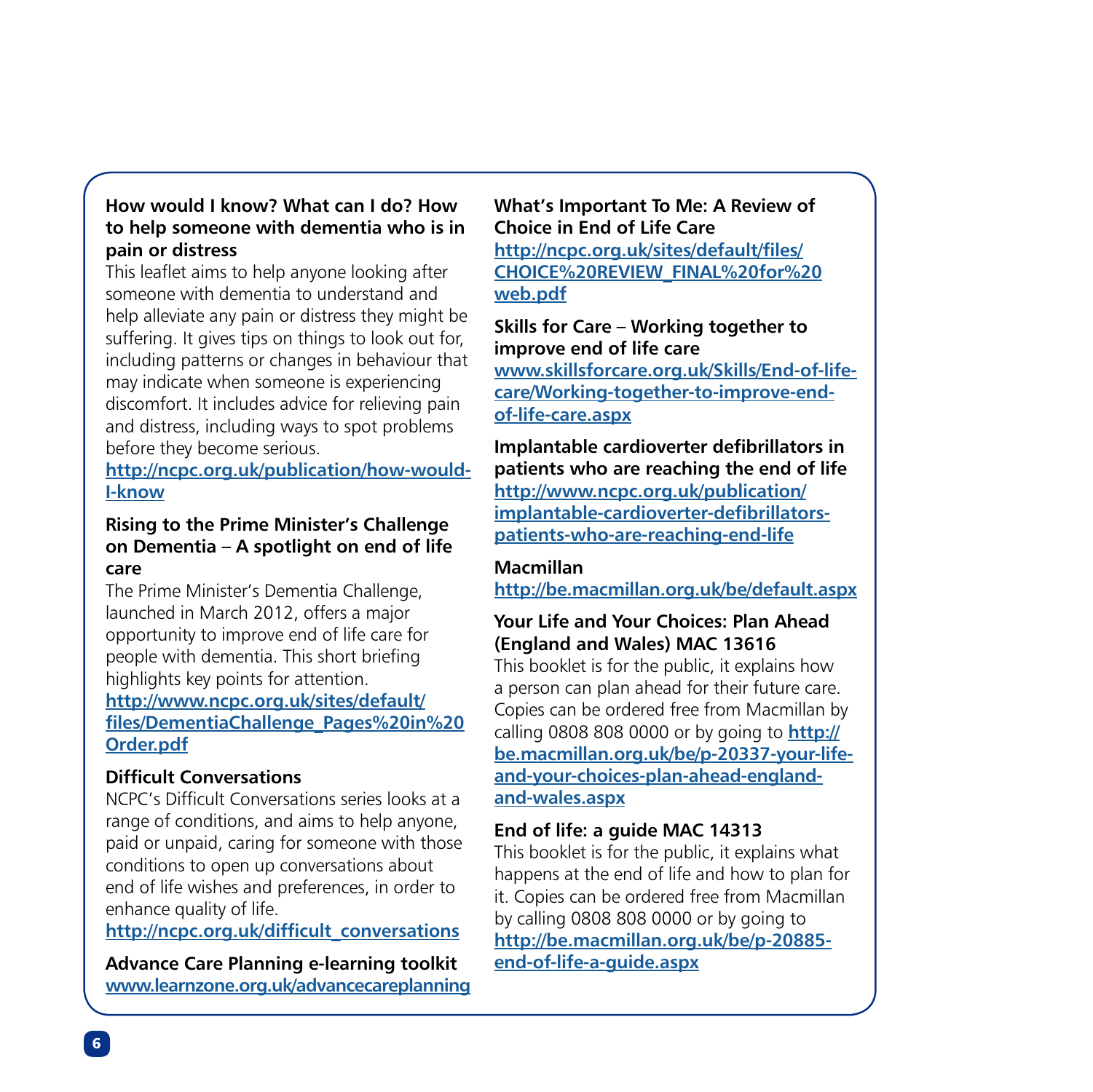# **Acknowledgements**

During September 2015, this successful Transforming end of life care in acute hospitals: The route to success 'how to' guide was revised and updated with input from numerous individuals and organisations. These included clinicians, support staff, lay people, users of services and their carers.

Special thanks go to:

- **O** NHS England
- **O** NHS Improving Quality
- **O** NHS Trust Development Authority
- **Macmillan Cancer Support**
- **The National Council for Palliative Care**
- All those who have contributed to the good practice examples
- **Palliative Care and End of Life Care** Network leads
- **Public Health England, National End of** Life Care Intelligence Network
- Social care colleagues
- **Teams from trusts participating in the** Transform programme.

These contributions have been invaluable in making this Transforming end of life care in acute hospitals: The route to success 'how to' guide a tool that can be used by a wide range of staff involved directly or indirectly in end of life care, ranging from frontline staff to educators and service commissioners.